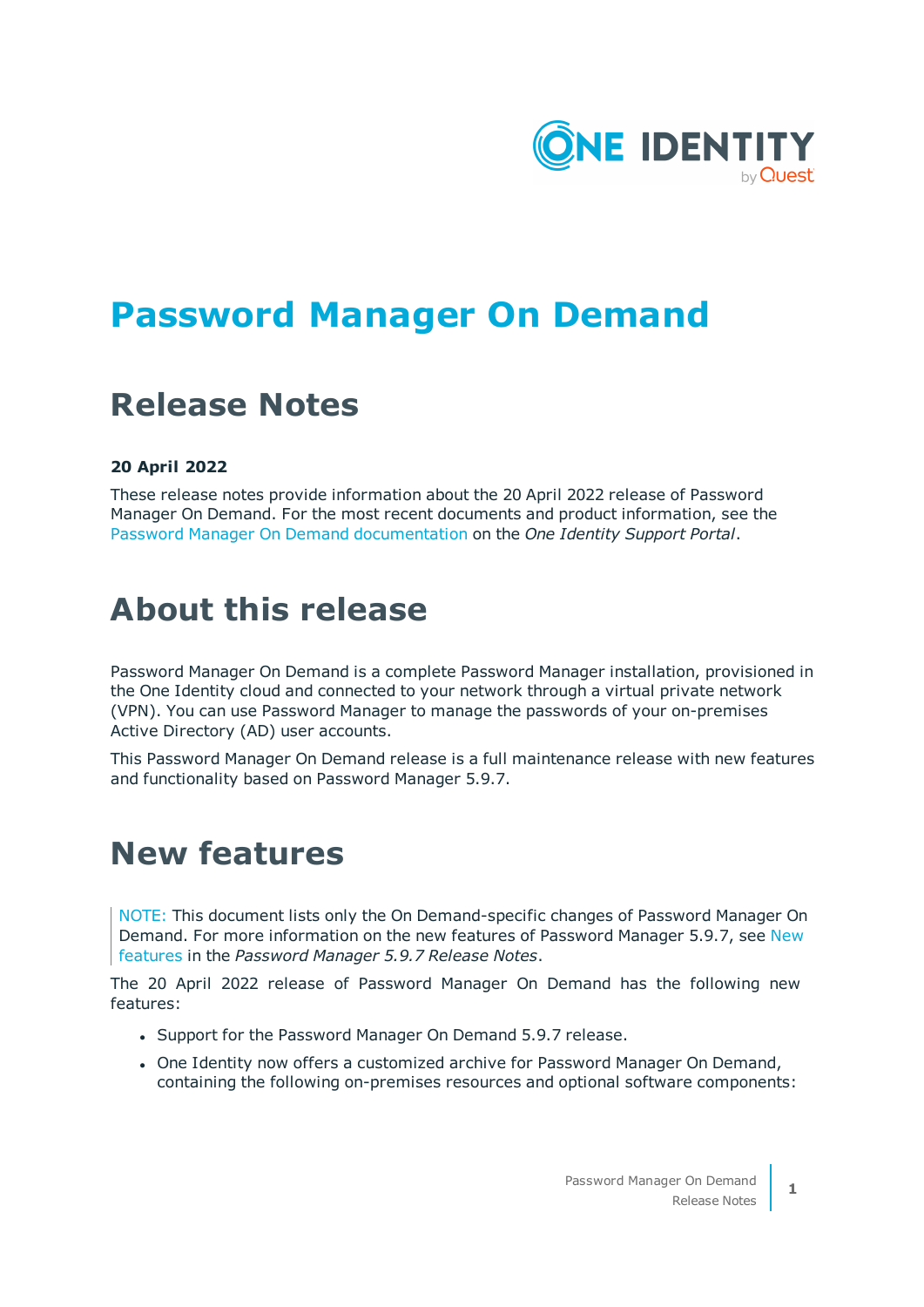- The Offline Password Reset (OPR) component (32-bit and 64-bit installers are available).
- The Password Policy Manager (PPM) component (64-bit installer only).
- The Secure Password Extension (SPE) component (32-bit and 64-bit installers are available).
- The administrative template required by OPR and SPE.
- The Password Manager Administrative Template Configuration tool, required to install administrative template.

Download the archive containing these resources from the Password Manager On Demand section of the *One Identity Support Portal*:

[https://support.oneidentity.com/password-manager-on-demand/hosted/download](https://support.oneidentity.com/password-manager-on-demand/hosted/download-new-releases)[new-releases](https://support.oneidentity.com/password-manager-on-demand/hosted/download-new-releases)

For the system [requirements](#page-2-0) of these components, see System requirements.

See also:

- [Enhancements](#page-1-0) on page 2.
- <span id="page-1-0"></span>• [Resolved](#page-1-1) issues on page 2.

### **Enhancements**

NOTE: This document lists only the On Demand-specific changes of Password Manager On Demand. For more information on the enhancements of Password Manager 5.9.7, see [Enhancements](http://support.oneidentity.com/technical-documents/password-manager/5.9.7/release-notes/one-identity-password-manager-5-9-7/enhancements) in the *Password Manager 5.9.7 Release Notes*.

The 20 April 2022 release of Password Manager On Demand has no enhancements compared to the previous release.

## <span id="page-1-1"></span>**Resolved issues**

NOTE: This document lists only the On Demand-specific changes of Password Manager On Demand. For more information on the resolved issues of Password Manager 5.9.7, see [Resolved](http://support.oneidentity.com/technical-documents/password-manager/5.9.7/release-notes/one-identity-password-manager-5-9-7/resolved-issues) Issues in the *Password Manager 5.9.7 Release Notes*.

The 20 April 2022 release of Password Manager On Demand has no resolved issues compared to the previous release.

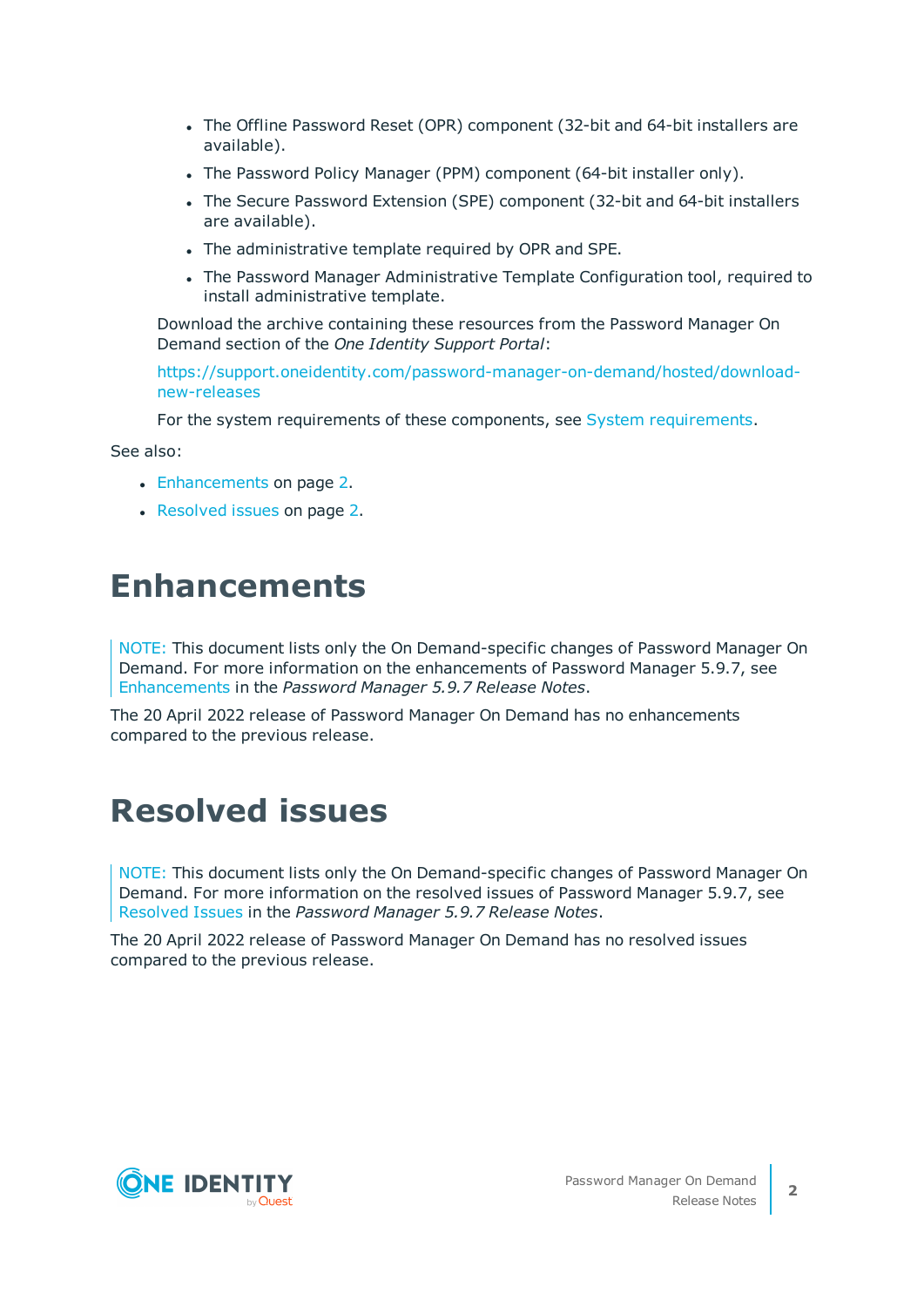# **Known issues**

NOTE: This document lists only the On Demand-specific changes of Password Manager On Demand. For more information on the known issues of Password Manager 5.9.7, see [Known](http://support.oneidentity.com/technical-documents/password-manager/5.9.7/release-notes/one-identity-password-manager-5-9-7/known-issues) Issues in the *Password Manager 5.9.7 Release Notes*.

The 20 April 2022 release of Password Manager On Demand has no known issues compared to the previous release.

## <span id="page-2-0"></span>**System requirements**

One Identity Password Manager On Demand provides its core features in a SaaS-delivered model. Therefore, you do not need to install the Password Manager Service or deploy the Administration, Self-Service and Helpdesk Sites on-premises.

However, to ensure that all Password Manager functionality is available in your organization, One Identity recommends installing the optional Offline Password Reset, Password Policy Manager and Secure Password Extension components on-premises with the indicated system requirements.

Download the archive containing these components, their administrative template and the Administrative Template Configuration Tool from the Password Manager On Demand section of the *One Identity Support Portal*:

[https://support.oneidentity.com/password-manager-on-demand/hosted/download-new](https://support.oneidentity.com/password-manager-on-demand/hosted/download-new-releases)[releases](https://support.oneidentity.com/password-manager-on-demand/hosted/download-new-releases)

### **Offline Password Reset**

**Requirement Details**

To allow users resetting their forgotten passwords when the company domain is unavailable (for example, because they are not connected to the corporate network), deploy the Offline Password Reset component on all target computers of the managed domain.

The target computers must meet the following minimum software requirements.

#### **Table 1: Offline Password Reset Requirements**

| Requirement Details |                                                                  |
|---------------------|------------------------------------------------------------------|
| Operating           | Offline Password Reset supports the following operating systems: |
| system              | • Microsoft Windows 8.1 (32-bit and 64-bit editions)             |
|                     | • Microsoft Windows 10 (32-bit and 64-bit editions)              |

For more information on how to install and configure Offline Password Reset, see To [enable](http://support.oneidentity.com/technical-documents/password-manager/how-to-guide/secure-password-extension/offline-password-reset/to-enable-the-offline-password-reset-functionality) the Offline Password Reset [functionality](http://support.oneidentity.com/technical-documents/password-manager/how-to-guide/secure-password-extension/offline-password-reset/to-enable-the-offline-password-reset-functionality) in the *Password Manager How-to Guide*.

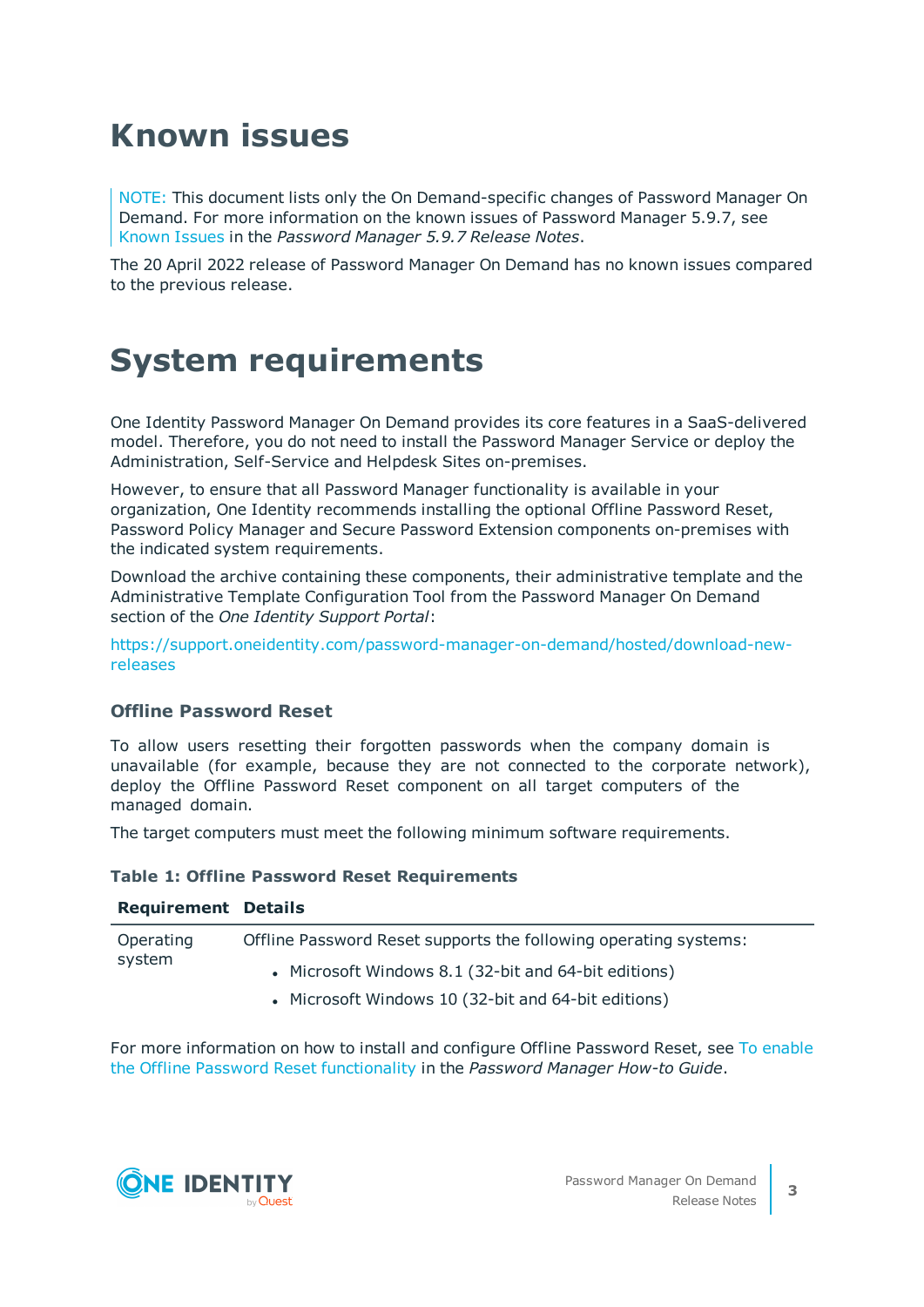### **Password Policy Manager requirements**

To implement password policies in an Active Directory (AD) domain managed by Password Manager On Demand, deploy the Password Policy Manager (PPM) component on all domain controllers of the managed domain.

The domain controllers where you plan to install PPM must meet the following requirements:

|  |  |  |  |  | Table 2: Password Policy Manager Requirements |
|--|--|--|--|--|-----------------------------------------------|
|--|--|--|--|--|-----------------------------------------------|

| <b>Requirement Details</b> |
|----------------------------|
|----------------------------|

| Hard disk<br>space  | 30 MB of free hard disk space.                                                                           |
|---------------------|----------------------------------------------------------------------------------------------------------|
| Operating<br>system | Password Policy Manager supports the following 64-bit operating<br>systems:                              |
|                     | • Microsoft Windows Server 2012 R2<br>• Microsoft Windows Server 2016<br>• Microsoft Windows Server 2019 |
|                     | NOTE: Password Policy Manager does not support Windows Server<br>Core mode setup.                        |

For more information on how to install and configure Password Policy Manager, see Installing [Password](http://support.oneidentity.com/technical-documents/password-manager/how-to-guide/password-policy-manager/installing-password-policy-manager) Policy Manager in the *Password Manager How-to Guide*.

### **Secure Password Extension requirements**

To support password resets from the Windows login screen, you must deploy Secure Password Extension on all target computers in the managed domain. The target computers must meet the following minimum software requirements:

#### **Table 3: Secure Password Extension requirements**

| <b>Requirement Details</b> |                                                                                                                                                                            |
|----------------------------|----------------------------------------------------------------------------------------------------------------------------------------------------------------------------|
| Operating<br>system        | Secure Password Extension supports the following operating systems:                                                                                                        |
|                            | • Microsoft Windows 8.1 (32-bit and 64-bit editions)                                                                                                                       |
|                            | • Microsoft Windows 10 (32-bit and 64-bit editions)                                                                                                                        |
| Web browser                | Microsoft Internet Explorer 11                                                                                                                                             |
|                            | NOTE: Due to potential security threats, One Identity does not<br>recommend using any Internet Explorer plug-ins on computers with<br>Secure Password Extension installed. |

For more information on how to install and configure Secure Password Extension, see [To](http://support.oneidentity.com/technical-documents/password-manager/how-to-guide/upgrading/upgrading-the-secure-password-extension/to-deploy-and-configure-secure-password-extension) deploy and configure Secure Password [Extension](http://support.oneidentity.com/technical-documents/password-manager/how-to-guide/upgrading/upgrading-the-secure-password-extension/to-deploy-and-configure-secure-password-extension) in the *Password Manager How-to Guide*.

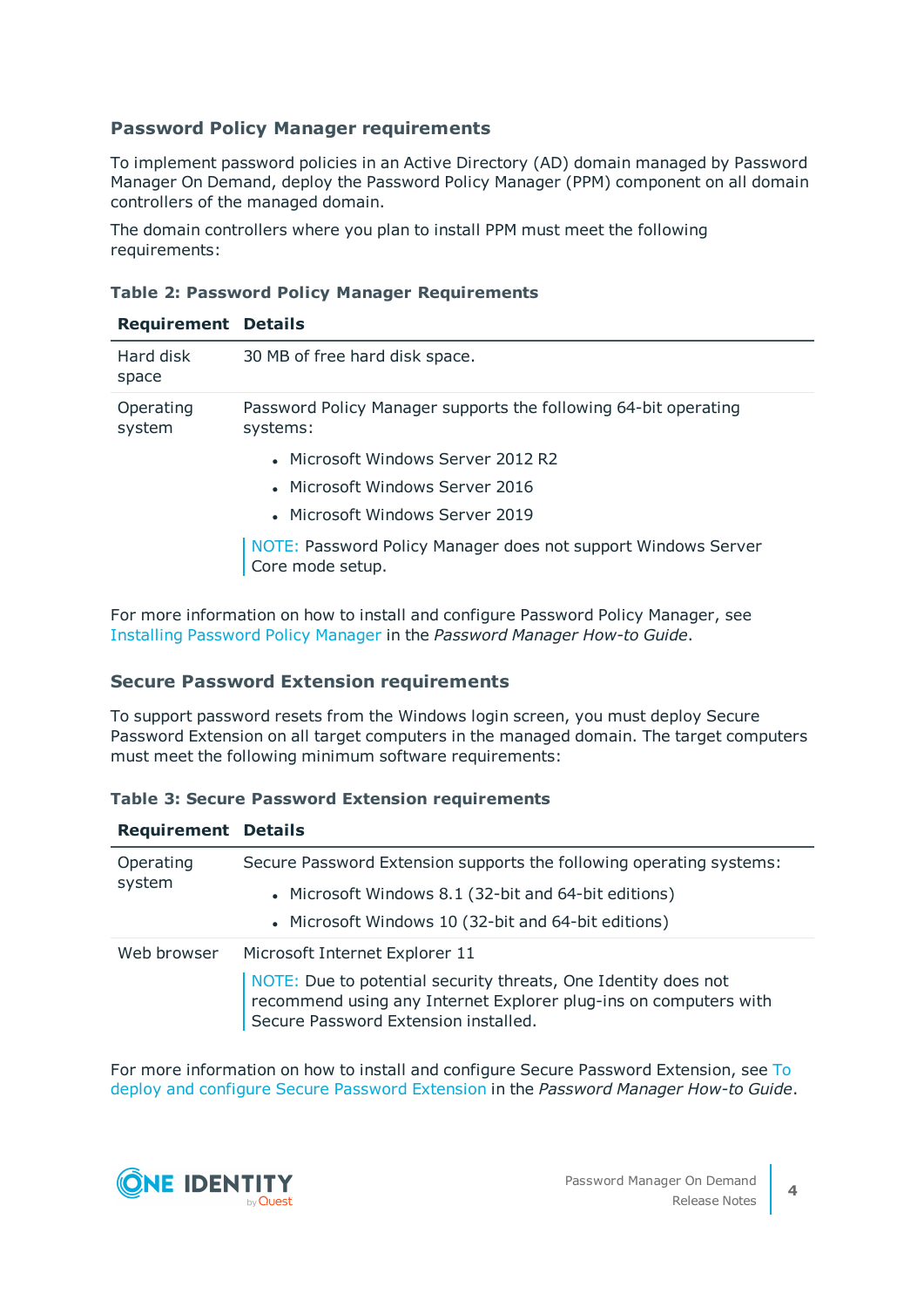### **Password Manager Administrative Template Configuration tool**

To add the administrative template provided by One Identity to the Group Policy Management Editor, use the Password Manager Administrative Template Configuration tool.

#### **Table 4: Password Manager Administrative Template Configuration tool requirements**

#### **Requirement Details**

| Operating<br>system | The Password Manager Administrative Template Configuration tool<br>supports the following operating systems: |
|---------------------|--------------------------------------------------------------------------------------------------------------|
|                     | • Windows Server 2012 R2                                                                                     |
|                     | • Windows Server 2016                                                                                        |
|                     | • Windows Server 2019                                                                                        |
|                     | NOTE: You must run this tool on the Active Directory Domain Controller<br>of your organization.              |

### **New organization instructions**

One Identity Password Manager On Demand provides its core features in a SaaS-delivered model. Therefore, you do not need to install the Password Manager Service or deploy the Administration, Self-Service and Helpdesk Sites on-premises.

However, to ensure that all Password Manager functionality is available in your organization, One Identity recommends installing the optional Offline Password Reset, Password Policy Manager and Secure Password Extension components on-premises with the indicated system requirements.

Download the archive containing these components, their administrative template and the Administrative Template Configuration Tool from the Password Manager On Demand section of the *One Identity Support Portal*:

[https://support.oneidentity.com/password-manager-on-demand/hosted/download-new](https://support.oneidentity.com/password-manager-on-demand/hosted/download-new-releases)[releases](https://support.oneidentity.com/password-manager-on-demand/hosted/download-new-releases)

When deploying Password Manager On Demand in your organization the first time, the deployment procedure has the following steps:

- 1. You must provide a set of technical and contact information via the One Identity Starling portal [\(https://www.cloud.oneidentity.com/\)](https://www.cloud.oneidentity.com/) to the One Identity Cloud Operations Team. This is required so that you can connect to Password Manager On Demand later, and configure and use the product from within your company network.
- 2. The One Identity Cloud Operations Team pre-configures your cloud Password Manager environment and its administrator password, and will maintain the environment for you.

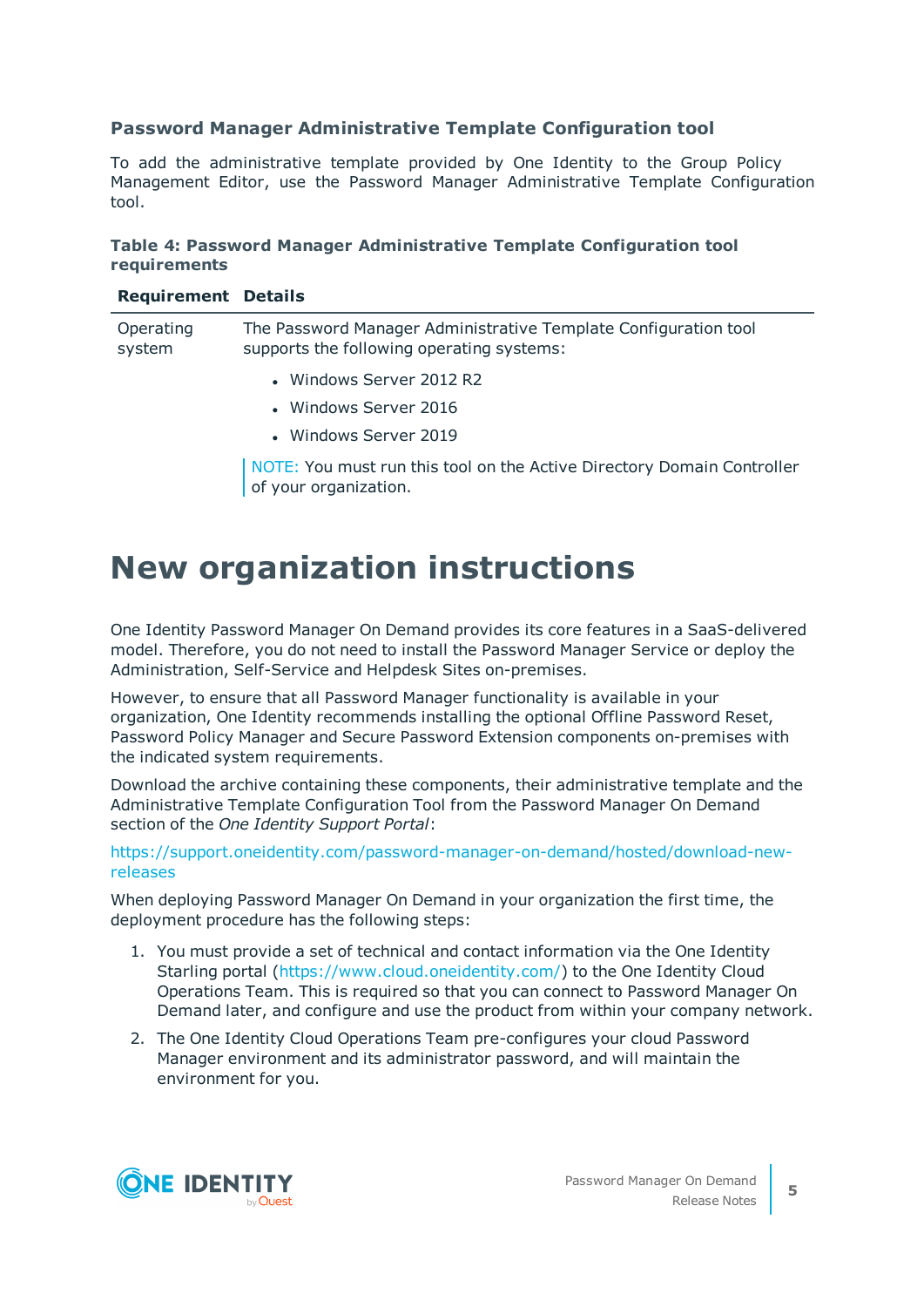- 3. The One Identity Cloud Operations Team will notify you once they provisioned and configured your Password Manager On Demand environment, and will send you detailed information and resources to complete setting up your connection in your organization to Password Manager On Demand.
- 4. (Optional) To install the available on-premises Password Manager components (Offline Password Reset, Password Policy Manager, Secure Password Extension), and the Group Policy administrative template for the Offline Password Reset and Secure Password Extension components, download and extract the Password Manager On Demand installation package, available on the One Identity [Support](https://support.oneidentity.com/password-manager-on-demand/hosted/download-new-releases) Portal.

For detailed instructions on how to deploy Password Manager On Demand in your organization, see *Password Manager On Demand Quick Start Guide* in the [Password](https://support.oneidentity.com/password-manager-on-demand/hosted/technical-documents) Manager On Demand [documentation](https://support.oneidentity.com/password-manager-on-demand/hosted/technical-documents) of the *One Identity Support Portal*.

### **More resources**

Additional information is available from the following resources:

- For the most recent documents and product information, see the [Password](https://support.oneidentity.com/password-manager-on-demand/hosted/technical-documents) Manager On Demand [documentation](https://support.oneidentity.com/password-manager-on-demand/hosted/technical-documents) in the *One Identity Support Portal*.
- Join the Password Manager On Demand community at <https://www.oneidentity.com/community/password-manager> to get the latest product information, find helpful resources, test the product betas, and participate in discussions with the Password Manager On Demand team and other community members.

# **Product licensing**

Use of this software is governed by the Software Transaction Agreement found at <http://www.oneidentity.com/legal/sta.aspx> and the SaaS Addendum at [http://www.oneidentity.com/legal/saas-addendum.aspx.](http://www.oneidentity.com/legal/saas-addendum.aspx) This software does not require an activation or license key to operate.

# **Globalization**

This section contains information about installing and operating this product in non-English configurations, such as those needed by customers outside of North America. This section does not replace the materials about supported platforms and configurations found elsewhere in the product documentation.

This release is Unicode-enabled and supports any character set. It supports simultaneous operation with multilingual data. This release is targeted to support operations in the

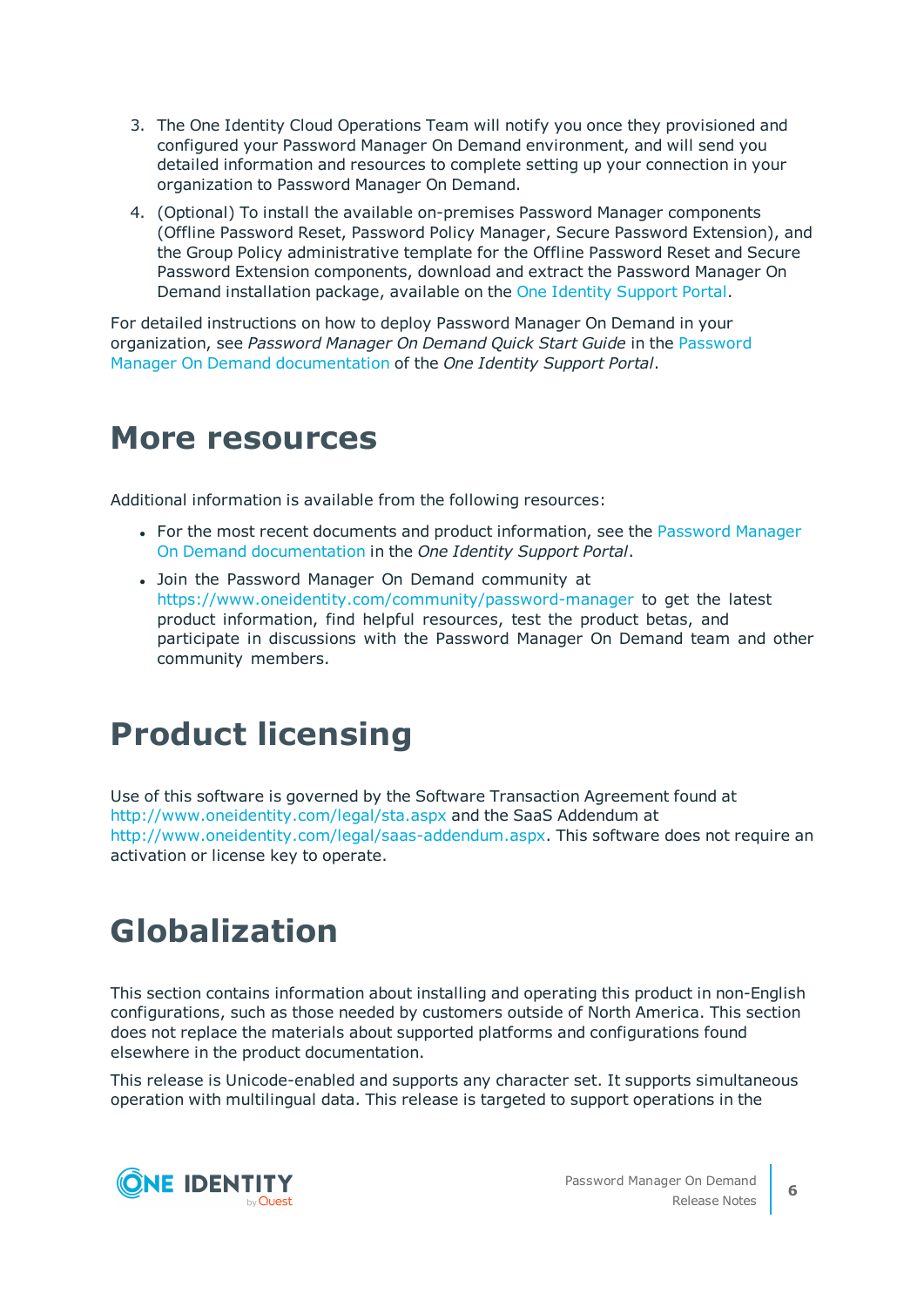following regions: North America, Western Europe and Latin America, Central and Eastern Europe, Far-East Asia, Japan.

The release is localized to the following languages: Chinese (Simplified), Chinese (Traditional), Czech, Danish, Dutch, French, German, Italian, Japanese, Korean, Polish, Portuguese (Brazil), Portuguese (Portugal), Russian, Spanish, Swedish.

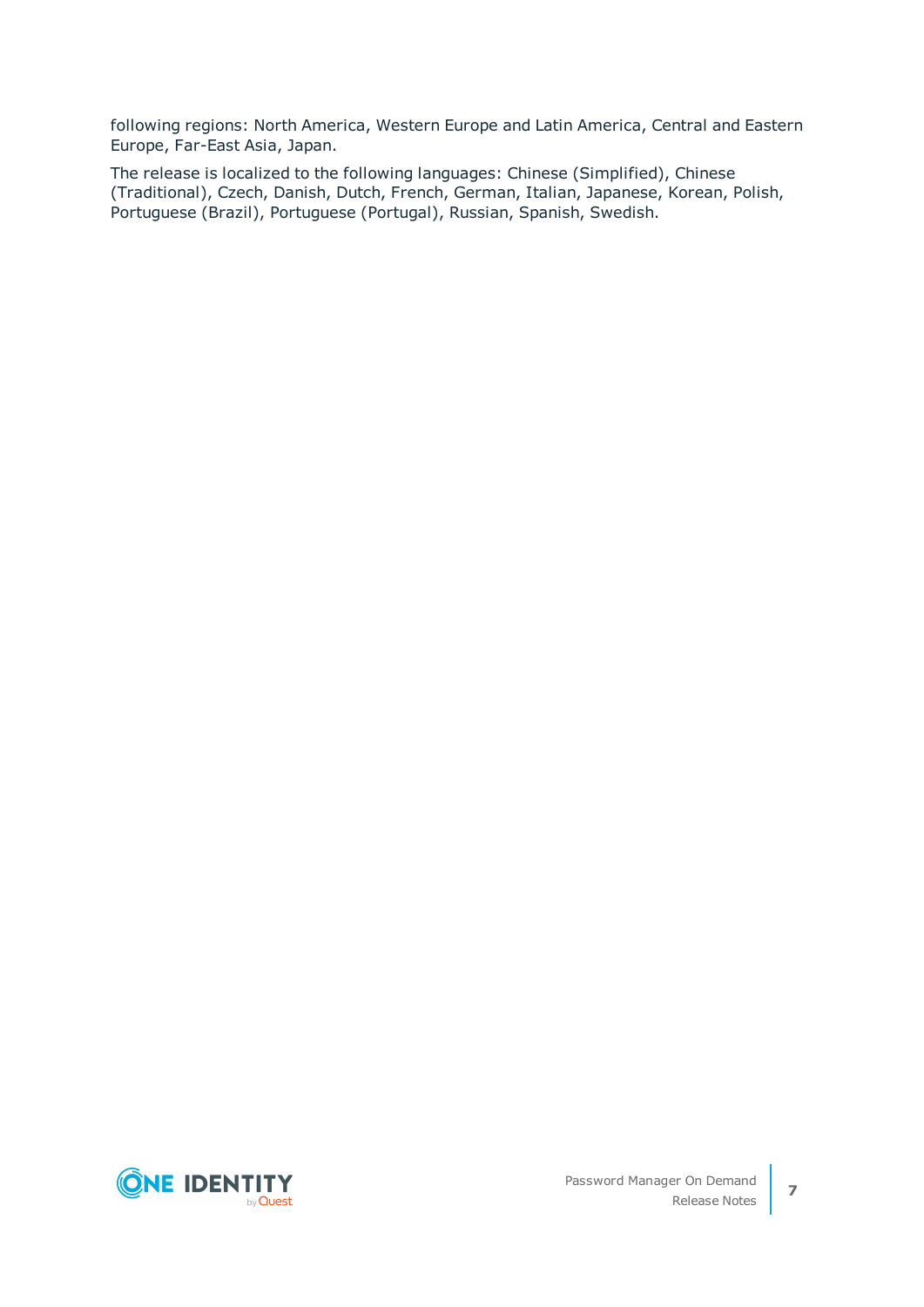## **About us**

One Identity solutions eliminate the complexities and time-consuming processes often required to govern identities, manage privileged accounts and control access. Our solutions enhance business agility while addressing your IAM challenges with on-premises, cloud and hybrid environments.

# **Contacting us**

For sales and other inquiries, such as licensing, support, and renewals, visit <https://www.oneidentity.com/company/contact-us.aspx>.

## **Technical support resources**

Technical support is available to One Identity customers with a valid maintenance contract and customers who have trial versions. You can access the Support Portal at [https://support.oneidentity.com/.](https://support.oneidentity.com/)

The Support Portal provides self-help tools you can use to solve problems quickly and independently, 24 hours a day, 365 days a year. The Support Portal enables you to:

- Submit and manage a Service Request
- View Knowledge Base articles
- Sign up for product notifications
- Download software and technical documentation
- View how-to videos at [www.YouTube.com/OneIdentity](http://www.youtube.com/OneIdentity)
- Engage in community discussions
- Chat with support engineers online
- View services to assist you with your product

#### **Copyright 2022 One Identity LLC.**

#### **ALL RIGHTS RESERVED.**

This guide contains proprietary information protected by copyright. The software described in this guide is furnished under a software license or nondisclosure agreement. This software may be used or copied only in accordance with the terms of the applicable agreement. No part of this guide may be reproduced or transmitted in any form or by any means, electronic or mechanical, including photocopying and recording for any purpose other than the purchaser's personal use without the written permission of One Identity LLC .



**8**